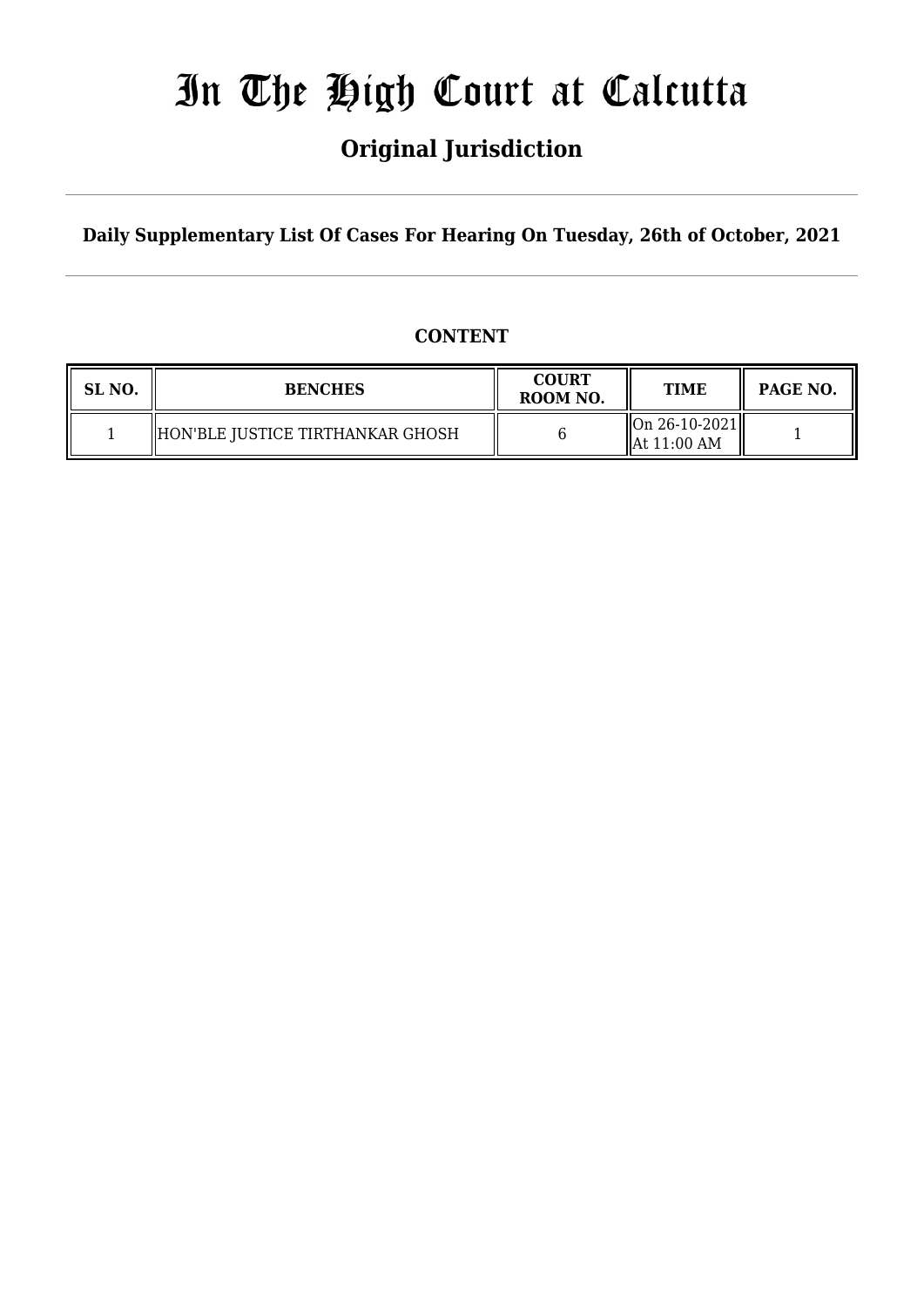

# In The High Court at Calcutta

## **Original Side**

**DAILY CAUSELIST For Tuesday The 26th October 2021**

### **COURT NO. 6**

**SINGLE BENCH ()**

#### **AT 11:00 AM**

#### **HON'BLE JUSTICE TIRTHANKAR GHOSH**

**ON 26TH OCTOBER, 2021 (TUESDAY) - SHALL TAKE UP ALL URGENT SINGLE BENCH MATTERS FILED DURING VACATION OR WITH LEAVE OF THE REGULAR BENCH.**

#### **VACATION BENCH**

#### **(VIA VIDEO CONFERENCE)**

#### **TO BE MENTIONED**

| $\mathbf{1}$ | IA NO. GA/1/2020 | <b>BHARAT HEAVY</b><br>ELECTRICALS LIMITED-<br>ELECTRIC DIVISION | ARINDAM PAUL<br><b>ARINDAM PAUL</b>                              |
|--------------|------------------|------------------------------------------------------------------|------------------------------------------------------------------|
|              | In AP/175/2020   | Vs<br><b>OPTIMAL POWER SYNERGY</b><br><b>INDIA PVT LTD</b>       |                                                                  |
|              |                  | <b>COURT APPLICATIONS UNDER ART.226</b>                          |                                                                  |
| 2            | WPO/967/2021     | RAHUL TANTIA AND ANR.<br>VS<br>STATE BANK OF INDIA AND<br>ORS.   | M/S. R. N. GHOSE<br><b>AND ASSOCIATES</b>                        |
|              |                  |                                                                  |                                                                  |
|              |                  | <b>NEW MOTION (UNDER COMMERCIAL DIVISION)</b>                    |                                                                  |
| 3            | IA NO. GA/1/2021 | M/S JINDAL ITF LIMITED<br>Vs                                     | <b>SC AND A LEGAL</b><br><b>OPTIONS</b><br><b>SC AND A LEGAL</b> |
|              | In CS/206/2021   | JDR BUSINESS PVT LTD<br><b>AND ORS</b>                           | <b>OPTIONS</b>                                                   |
| 4            | IA NO. GA/1/2021 | SRI PARVATHY SALTERN<br>PRIVATE LIMITED AND<br>ANR.              | <b>IPR HOUSE</b><br><b>IPR HOUSE</b>                             |

#### **NEW MOTIONS**